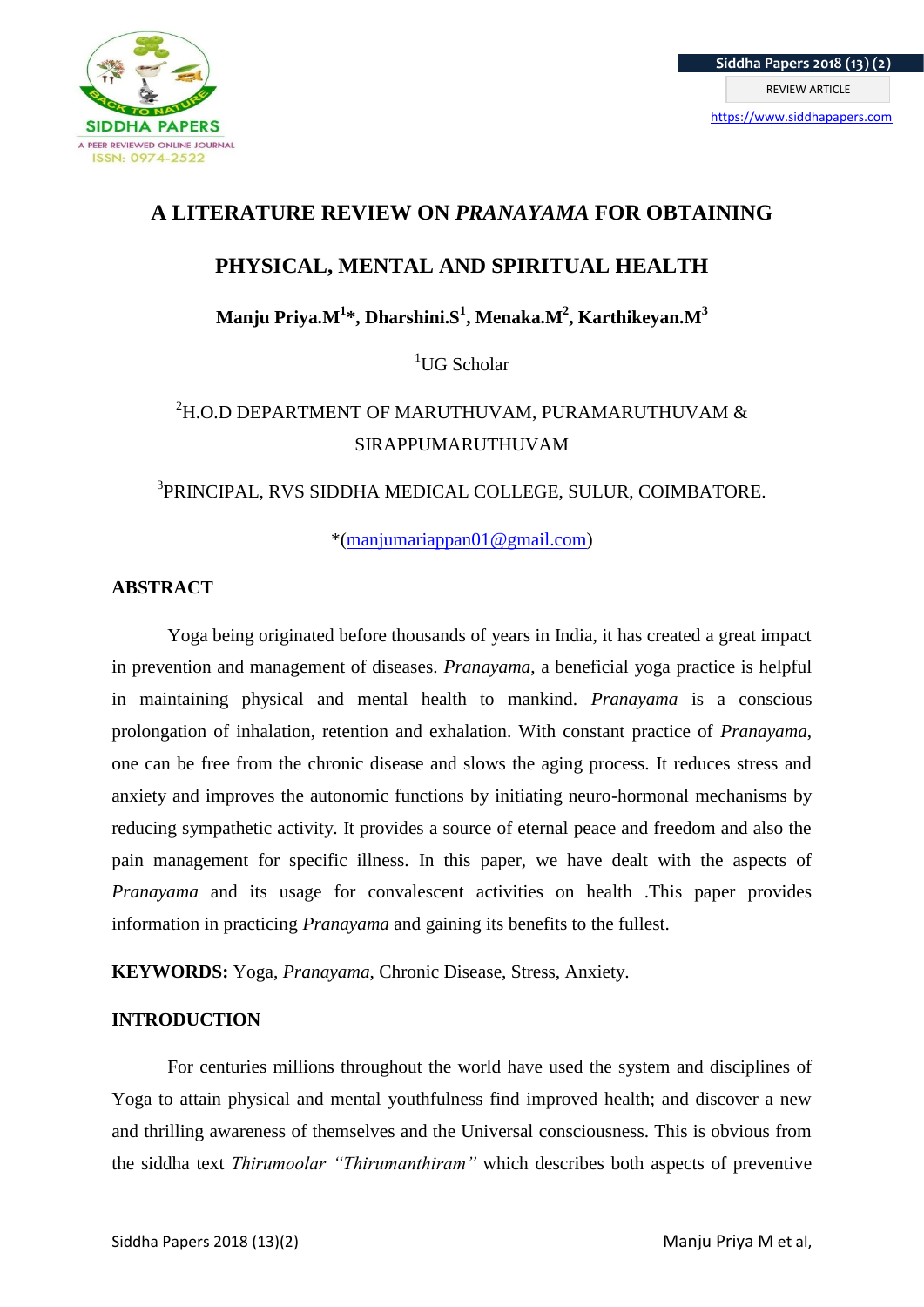and curative yogic postures. In Tamil "Yoga" means "Integration", union of the "mystical union" with the Godhead, the spiritual union with the *Aatmaa*, the reality.

*"Pranayama"* is also one of the *"Kayakarpam"* (Rejuvenation) methods that preserve physical, mental, intellectual, sexual, spiritual and cosmic energy by preventing the approach of grey hair, wrinkling, disease and death.

*SiddharThirumoolar* details the *Ashtangayogam,* i.e. the eight stages of yoga in his work *"Thirumanthiram"*. Among them, through *Pranayama*, it helps to awaken the *kundalini*, the serpent power (female energy) of the mother Goddess, in the form of snake, coiled in three and a half turns, waiting to wake up at the root chakra to reach and unite with the ultimate male energy at the-crown.

# **ASHTANGA YOGAM**

 As said by *Siddhar Thirumoolar* in his *"Thirumanthiram"*. There are eight stages of yoga to realize the true entity of eternal bliss.

*"Ashtangayogam"* is also called as *"Agathavamettu"*. They are

- *Iyamam*
- *Niyamam*
- *Asanam*
- *Pranayamam*
- *Pratyaharam*
- *Dharanai*
- *Dhyanam*
- *Samathi*

# *IYAMAM* **(Principles of moral code)**

 It means "Learning Discipline". It is an internal practice of controlling mind and mind waves. By regular exercise and controlling the mind, impurities which get distracted by five senses leading to sensuality can be removed.

# *NIYAMAM* **(Personal Disciplines)**

 *"Niyamam"* means "Purity of action". It observes rules to obtain that aim. This is the second stage of yoga. Learning the principles of *niyamam* and living accordingly to them by providing useful and harmless is the achievement of success.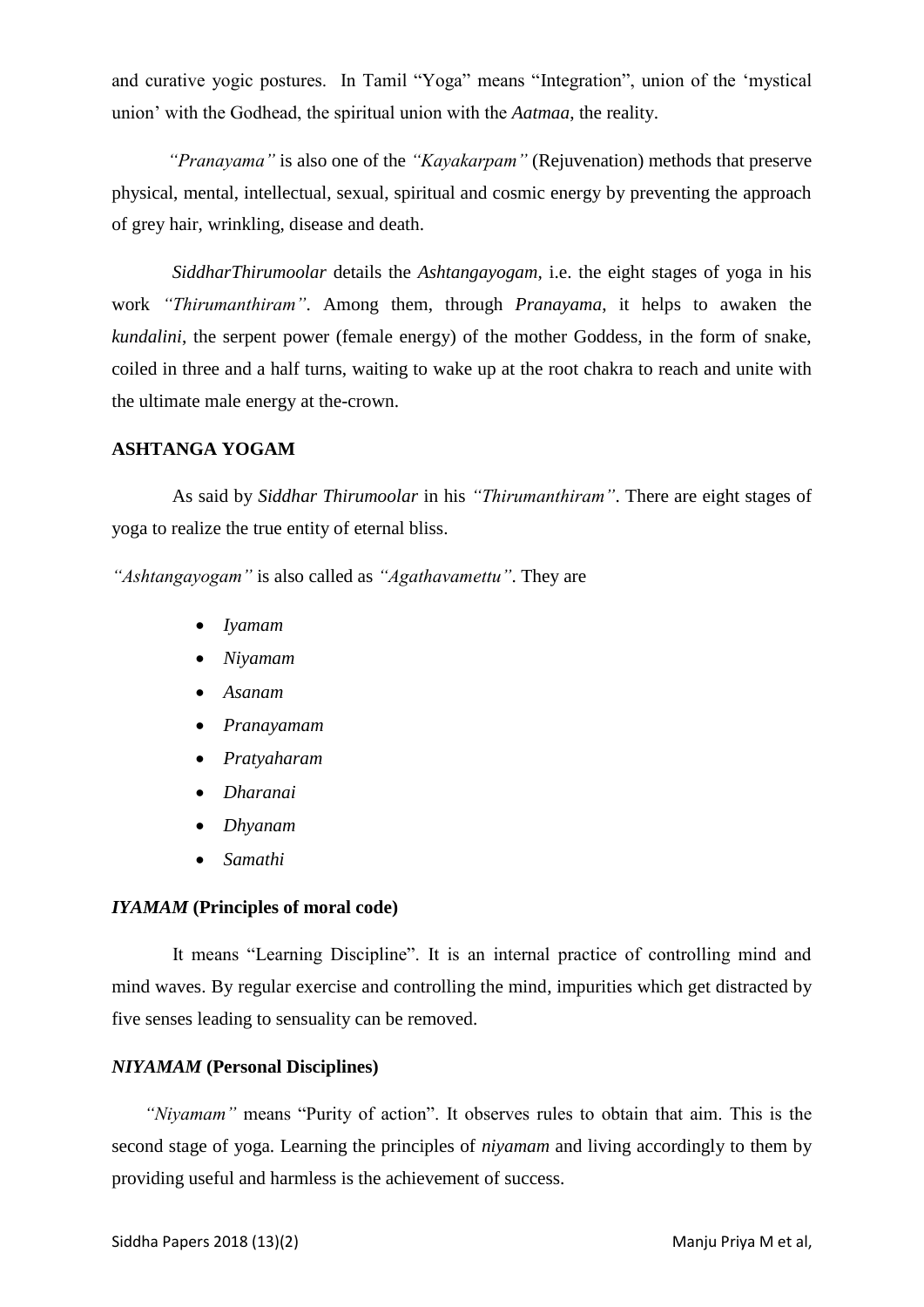#### *ASANAM* **(Yoga Posture)**

 *Asanam* means the posture or pose. It is also called *yogasanam*. The practice of *yogasanam* becomes a *Kayakarpam*, lengthens one"s youth, lifetime and maintains the beauty. It drives away laziness and increases the energy level. It improves memory and knowledge. It helps to control the senses and increases the concentration power of mind. *Asanas* are countless. It can be learnt and practice daily. Some of the *asanas* are *Padmasanam, Bhadrasanam, Baddhakonasanam, Komugasanam, Singaathanam, Sotherasanam, Siddhasanam, Veerasanam, Sugaathanam,* and *Swathikasanam.* These are called *Sugaasanam.*

# *PRANAYAMAM* **(Yogic Breathing)**

# (*Prana*-Breath, *Ayama*-Control)

 The perfect and scientific art of controlling one"s breathing is called *Pranayama*. It is also called as *"vasi" or "vasiyogam"*. By controlling the motion of the lungs or respiratory organs, we can control the *prana* that is vibrating inside. By the control of *prana*, the mind can be easily controlled, because the mind is fastened to the *prana*, like the bird to the string. It is used in the treatment of diseases of lung, respiratory, skin and nervous system also includes the brain, etc. It helps in increasing the memory and mental concentration.

#### *PRATYAHARAM* **(Withdrawal of Senses)**

 The practice of controlling and withdrawing the senses is known as *pratyaharam*. It quietens the senses and draw them inwards, leading the aspirants to the divine.

# *DHARANAI* **(Concentration on object)**

 *Dharanai* is the method of fixation of consciousness on parts of anatomy or outside of body. By exercising, it controls our five senses and increases the power of concentration.

# *DHYANAM* **(Meditation)**

 It is the perfect exercise to get complete control over the mind. The uninterrupted flow of the mind towards the object is chosen for meditation. It then merges to *samathi*.

#### *SAMATHI* **(Salvation)**

 *(Samam + aathi)* which mean attaining the state equal to god. It is also called thoughtless self-meditation. It is the state of union between *jeevatma* and *paramatma*.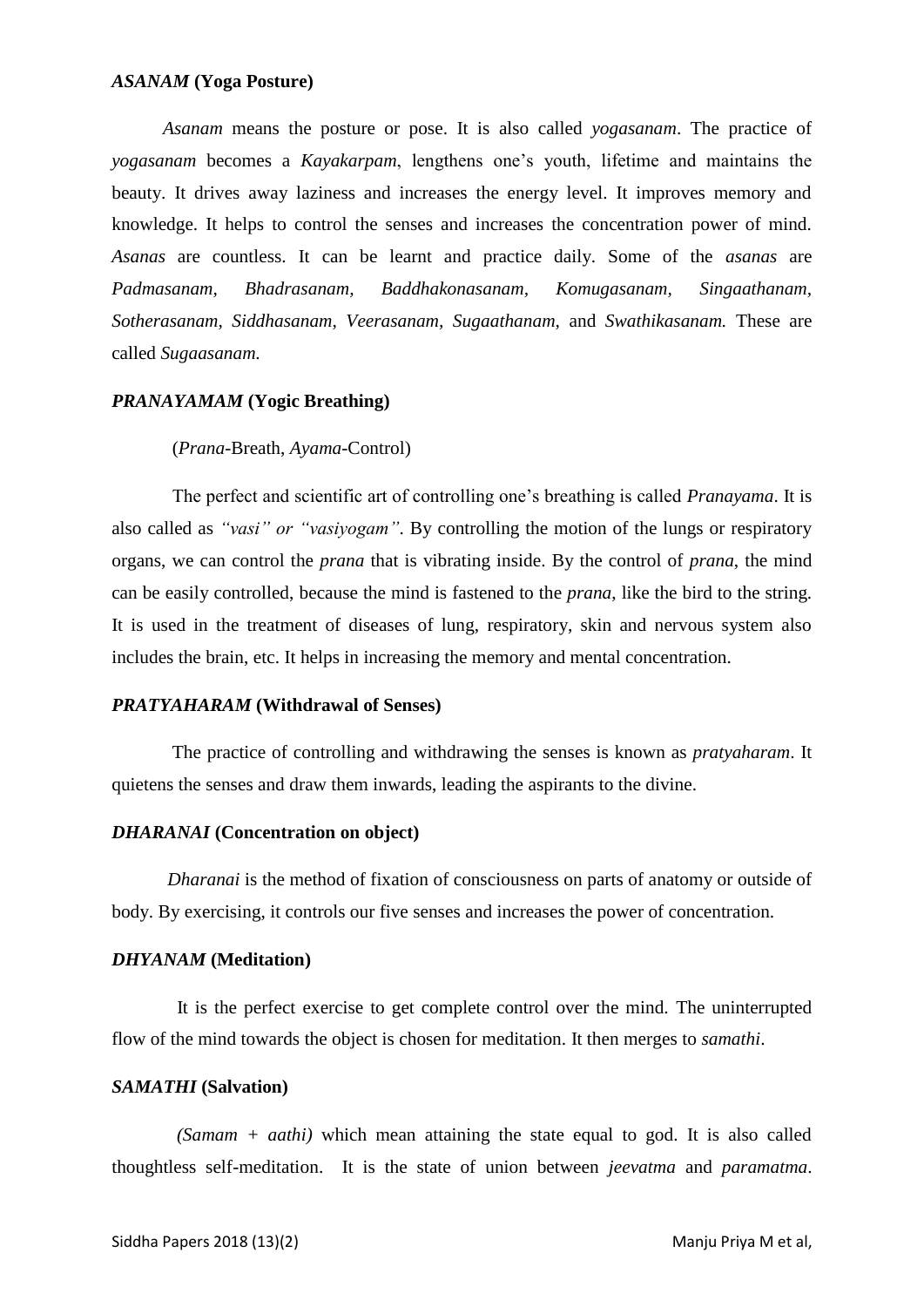Realizing the *bramha* (pure consciousness) or Realization of God is the ultimate achievement of Human Birth.

# *PRANAYAMA***M IN SIDDHA LITERATURE**

 *Pranayama* means the prolongation of breath and its restrain. It is an art and has techniques to make the respiratory organs to move and expand intentionally, rhythmically and intensively. It is also called as the soul of yogic science. According to siddha literature, other names for *Pranayama* are *vasiyogam, sarapazhakkam, vayutharanai, moochupayirchie, uyirkaal, swasapanthanam, swasapayirchi* and *pranavayu.*

*SiddharThirumoolar* said,

 *"Valiyinai vaangi vayathil adakil Palingothu kaayam palukinum pinjaan Thaeliya guruvin thiruvarul petraal Valiyinum vaettu valiyanu mamae"*

#### *(Thirumanthiram 569)*

 The poem reveals that if you controlling *prana* within the body, however old your body, it turns into young and crystal hard. The *prana* is the sum total of all energy that is manifest in the universe. One who succeed in doing *Pranayama* and controlled the flow of vital energy in the *nadis* get their body rejuvenates from preventing the approach of grey hair, wrinkling, disease and death.

 The information about the *Pranayama* is mentioned in texts like *Thirumoolar Thirumanthiram, Thirumoolar Njanam, Njana chaaranool, Avvai Kural, Thiruvalluvar Njanam, Kaakapuchuntar Njanakural, Sivavaakkiyar Njanam, Pooranaananthar Sivayoga chaaram* etc*.*

*Pranayama* is not the simple breathing exercise but it aimed at providing extra oxygen to the lung. The practices of *Pranayama* work mainly with *pranamaya kosha*. It is made up of five major *pranas* which are collectively known as *Panchapranas* namely

- *Prana*
- *Apana*
- *Samana*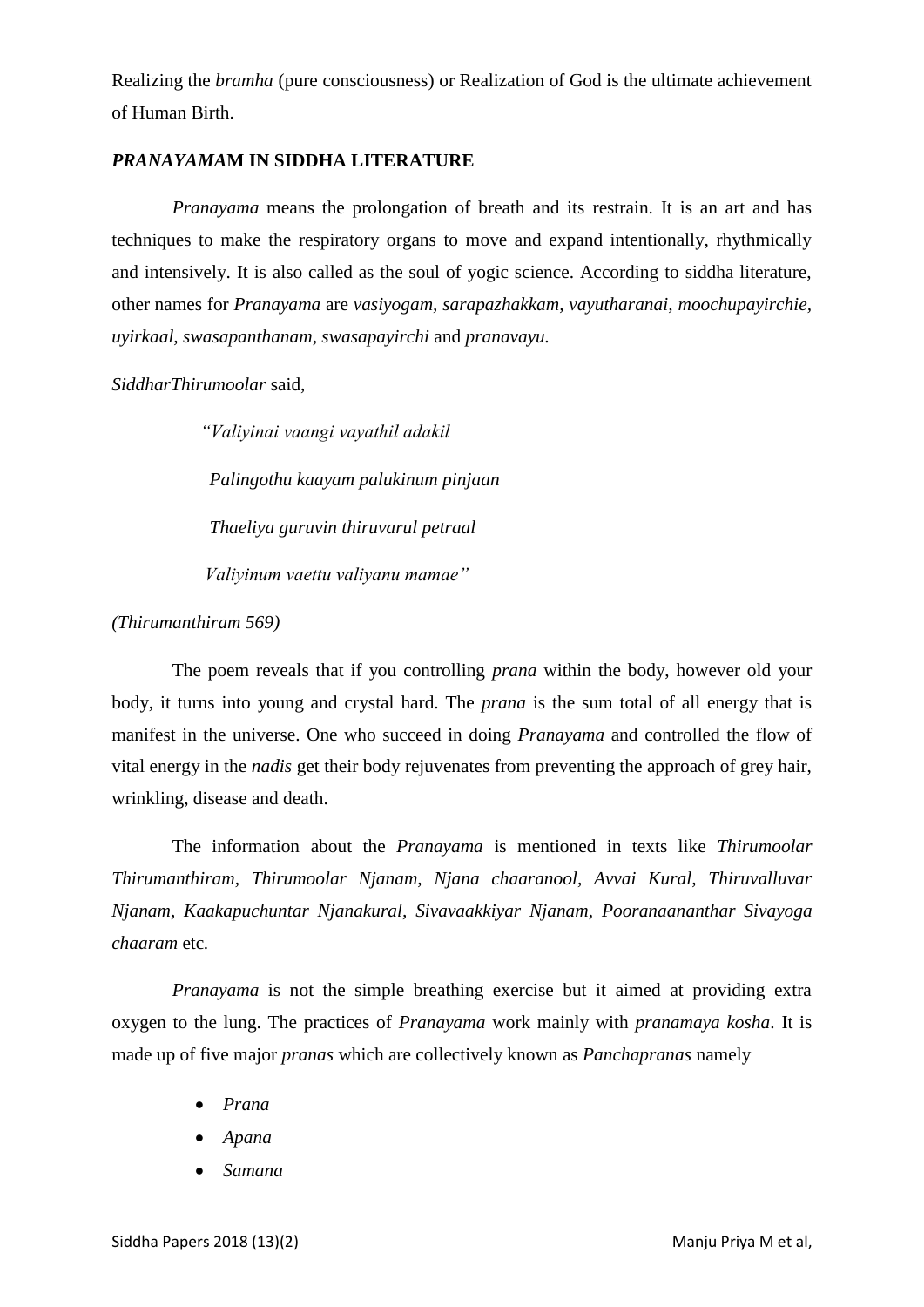- *Udana*
- *Vyana.*

 In *Pranayama*, the *prana-vayu* is activated by the inward breath and the *apana-vayu*  by an outward breath. *Udana* raises the energy from the lower spine to the brain. *Vyana* is essential for the function of *prana* and *apana* as it is the medium for transferring energy from the one to the other. Among which *prana* is the most important and it is the force by which breathe is drawn inside.

# **PHASES OF** *PRANAYAMA*

There are three phases namely

- *1) Poorakam*
- *2) Kumbakam*
- *3) Rechakam*
- 1) *Poorakam* It is the phase of inhalation.
- 2) *Rechakam* It is the phase of exhalation.
- 3) *Kumbakam*-It is the phase of internal retention of breath. It is the time taken for absorbing inspired oxygen in blood circulation.

# **BREATHING TECHNIQUE**

- Place a blanket to avoid the gravitational force.
- Choose a secluded, clean, airy place, free from insects, and practice during quiet hours.
- Sit straight in any meditative as an aposture.
- Left hand in *chin mudra* with closed eyes.
- Take up *Pranav mudra* and press the right thumb to right nostril.
- Inhale slowly and deeply through the left nostril
- Press ring and little finger to left nostril. Hold the air for few seconds.
- Release right thumb. Exhale through right nostril slowly.
- Close the left nostril with the thumb and inhale through right nostril (*poorakam*), holding the air by closing both nostril (*kumbakam*). Exhale through left nostril (*Rechakam*). This is one *Pranayama*. Repeat the same process. For a period 20-80 *Pranayama* are done.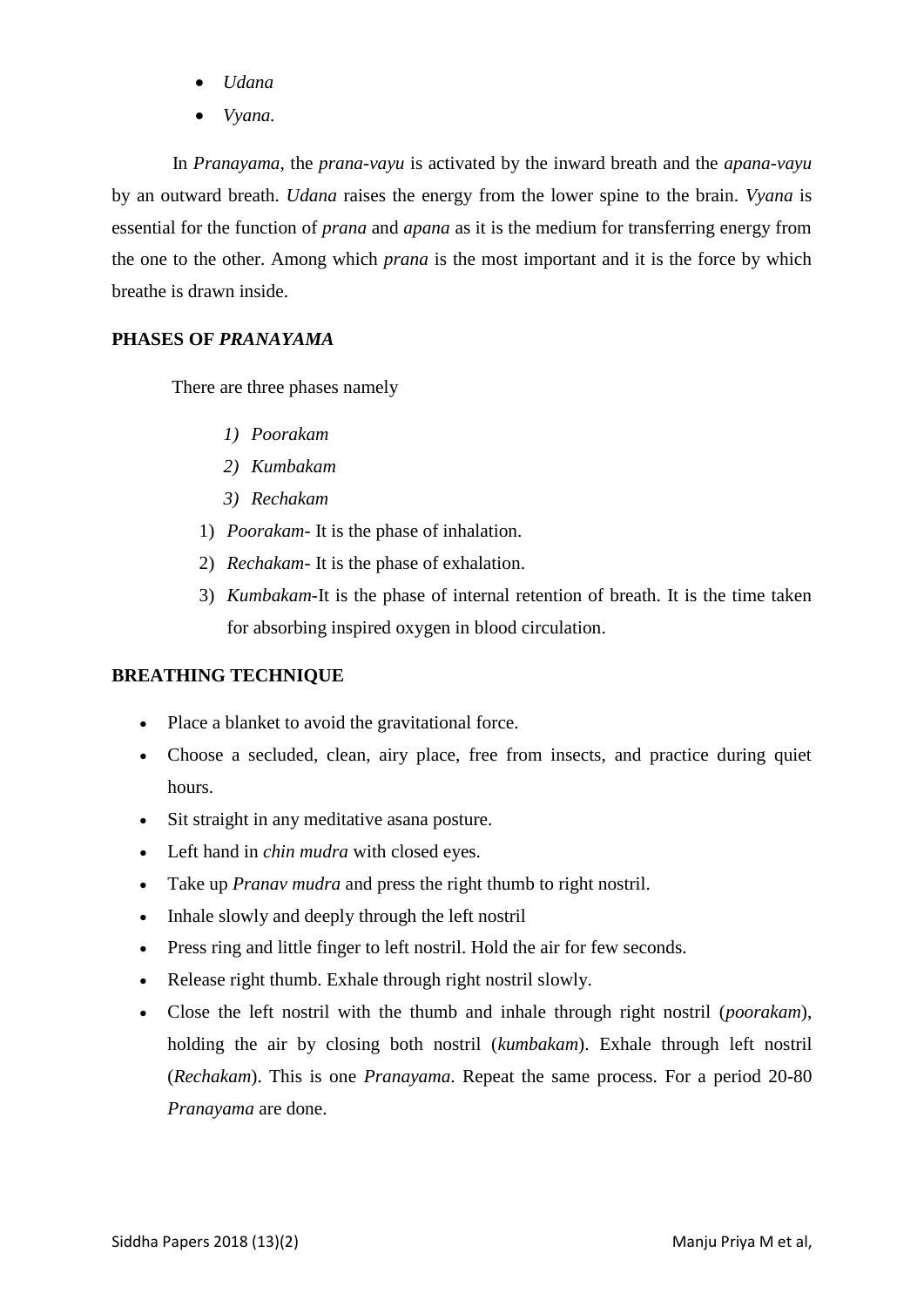- At the beginning, less practice may be multiple for many time. It purifies the *naadi* in three months. The sound of *rechakam* is *AM (HMM)* and the sound of *poorakam* is *CHAM (SAM).*
- *Edakalai Vasiyogam poorakam, kumbakam* and *rechakam* takes place in the left hemisphere.
- *Pingalai Vasiyogam poorakam, kumbakam* and *rechakam* takes place in the right hemisphere.

# **REJUVENATION TECHNIQUE**

 *"Yaeruthal poorakam yeeraettu vaamathaal*

 *Aaruthal kumbakam arupathu naalathil*

 *Vuuruthal mupath thirandathi rechakam*

 *Maaruthal ondrinkan vanchaka mamae"*

 *(Thirumanthiram 568)*

 The inhalation is for 16 counts through the left nostril is *"poorakam"*. The retention of the air for 64 counts is *"kumbakam"*. The exhalation of the air for 32 counts through right nostril is *"rechakam"*. If this is done in any other way it is wrong. It is in the ratio of **1:4:2**. This can be repeated by exchanging the nostril for *poorakam* and *rechakam*.

*"Vayuvalakarinthu serith thadakil*

 *Aayut peruka mundam"*

*(Avvai Kural)*

 Normally during respiration we inspire 12 inches of pranic energy. But only 8 inches are being utilized by us. The remaining 4 inches of the pranic energy are wasted during expiration. *Pranayama* is the technique which ensures that the entire pranic energy is efficiently absorbed and utilized. The act of doing *Pranayama* will prolong one's lifetime.

# **BEST REPETITION FOR PRACTICE**

As indicated in the Siddha literature, one can do *Pranayama* 4 times a day.

- One and a quarter of an hour since dawn
- Middle of the day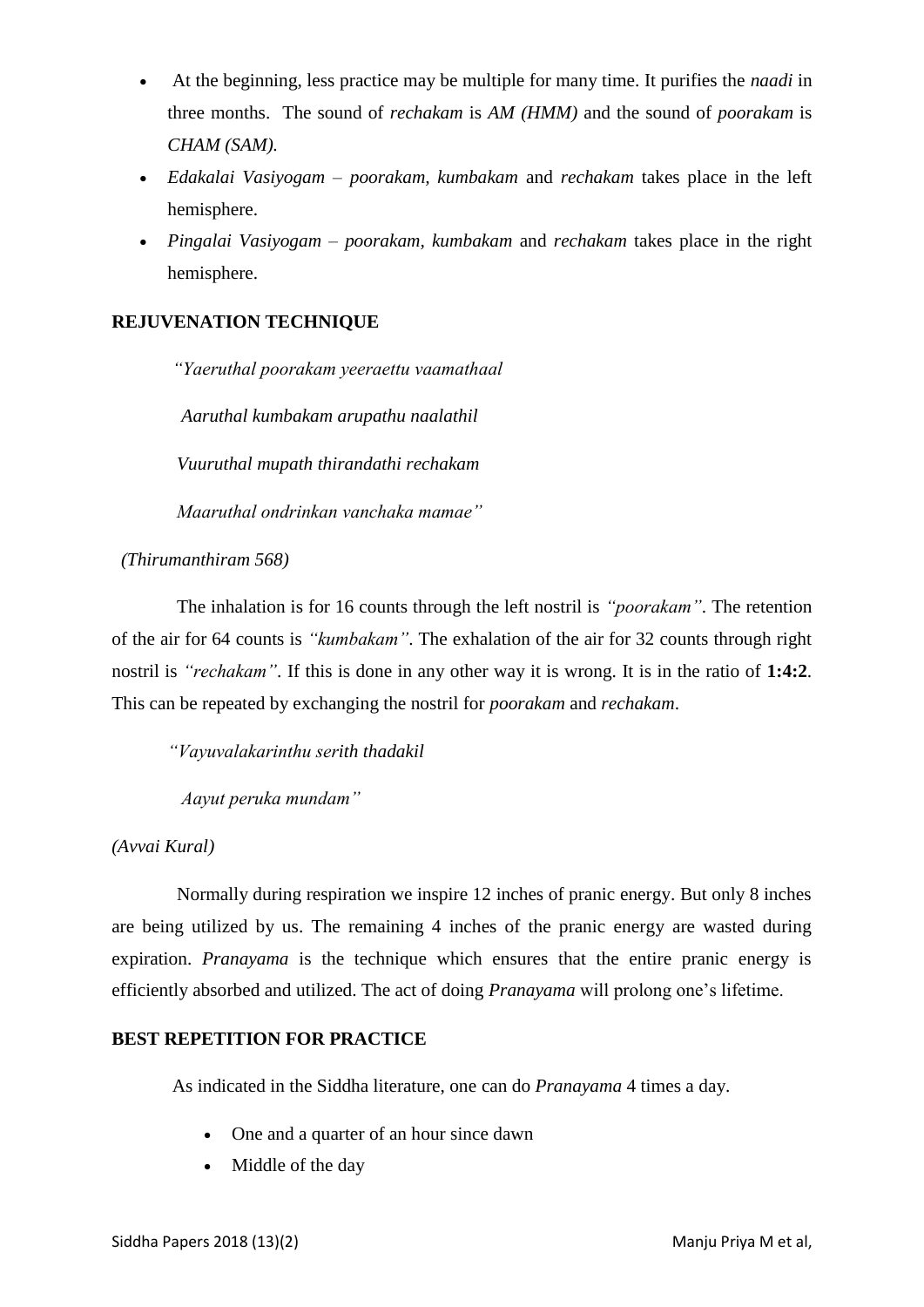- One and a quarter of an hour before and after sunset
- Midnight

 In addition, if *Pranayama* practiced in the evening cause the reduction of *kapha;* in the afternoon cause the reduction of *vatha;* in the early morning cause the reduction of *pitha* in the human body. The best time for practicing *Pranayama* is the morning in empty stomach after brushing the teeth and evacuating bowels and bladder.

# **BENEFITS OF PRACTISING** *PRANAYAMA***:**

# **REDUCED RATE OF BREATHING:**

*Pranayama* helps to learn breathe deeply and slowly. This will reduces the rate of breathing which in turn reduces the "wear and tear" of internal organs. It relaxes the body"s nerves and lowers blood pressure. *Pranayama* allows the body to relax and be free of stress and tensions.

# **INCREASES LIFE**

Depending on the breathing rate, *Pranayama* increases the longevity of life. Lowering the breathing rate can increase the life. So, it is called as the rejuvenation therapy of life.

# **BRAIN**

By nose breathing, nanoparticles can directly reach the brain and cross the bloodbrain-barrier. The air, we breathe through our nostrils enter the brain via the olfactory lobe and the rest goes to the lungs supplying the oxygen to the blood. Thus the air we breathe has a direct impaction brain.

Deep slow breathing through one nostril nourishes the part of the brain on that side. *Pranayama*, practiced in clean and open-air environment can negate many problems and stimulates the mind and body to lead the healthy living.

# **NERVOUS SYSTEM**

The autonomic nervous system (ANS) regulates the vital functions of the heart, lungs, circulatory system, urinary excretion, digestion and reproductive function. It is divided into the sympathetic and parasympathetic nervous system.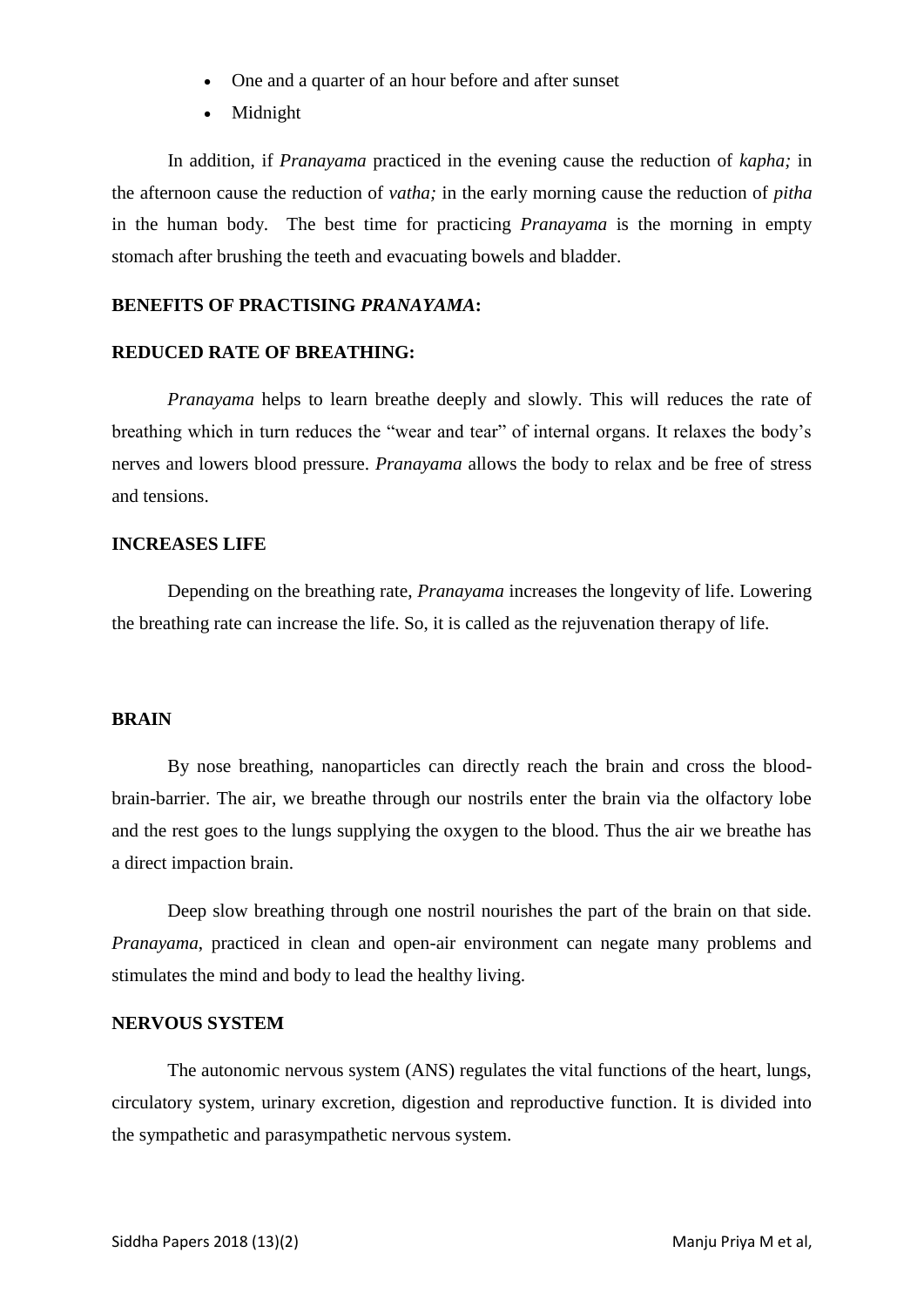The sympathetic nervous system is responsible for increasing heart rate, blood pressure, muscle tone (tension) in the large skeletal muscles, sweat secretion, pupil dilation, and other functions. It helps the body gear up for physical exertion.

The parasympathetic nervous system provides rest and it is opposite to the sympathetic activity. It decreases heart rate, blood pressure, skeletal muscle tone, sleep and digestion.

With each cycle of the breath, stimulation occurs with these branches. Inhalation emphasizes sympathetic activity and exhalation emphasizes the parasympathetic activity.

The technique of 1:2 breathing deepens the parasympathetic activity. 1:2 breathing decreases the sympathetic activity, which in turn regulates the relaxation response.

#### **RESPIRATORY SYSTEM**

The respiratory system is the gateway for purifying the body, mind and intellect. The act of breathing is so organized that the lungs are normally inflated 16 to 18 times a minute. Fresh air containing life-giving oxygen is sucked into them and gases containing carbondioxide from the body tissues are sent out in exchange through the breathing passages. In pranayamic inspiration, diaphragmatic contraction is delayed. With breathing, both respiratory movements are kept in check and the respiratory center in the medulla comes under control. *Pranayama* purifies the breathing tube. It helps in strengthening the diaphragm. It provides the lungs with better supply of oxygen by opening the alveoli and it facilitates maximum oxygen absorption. With constant practice of *Pranayama*, one can utilize nearly 80% of their lungs. It helps in reducing the respiratory rate and it also reduces the stress and rejuvenates the body and helps to sleep better. It helps to get our lungs function properly and curing the breathing problems such as asthma.

# **OBESITY**

*Pranayama* is an active method for reducing weight. The practice of pranayamic techniques is an effective way to reduce the excess fat in the body. Some of the yogic breathing techniques are as follows:

 **Bhastrika or the Bellow breath** involves forced deep inhalation and exhalation. It oxygenates the blood and provides nourishment to the tissues and organs. It boosts the endocrine glands and rectifies the thyroid gland malfunction which will cause reduction in the weight.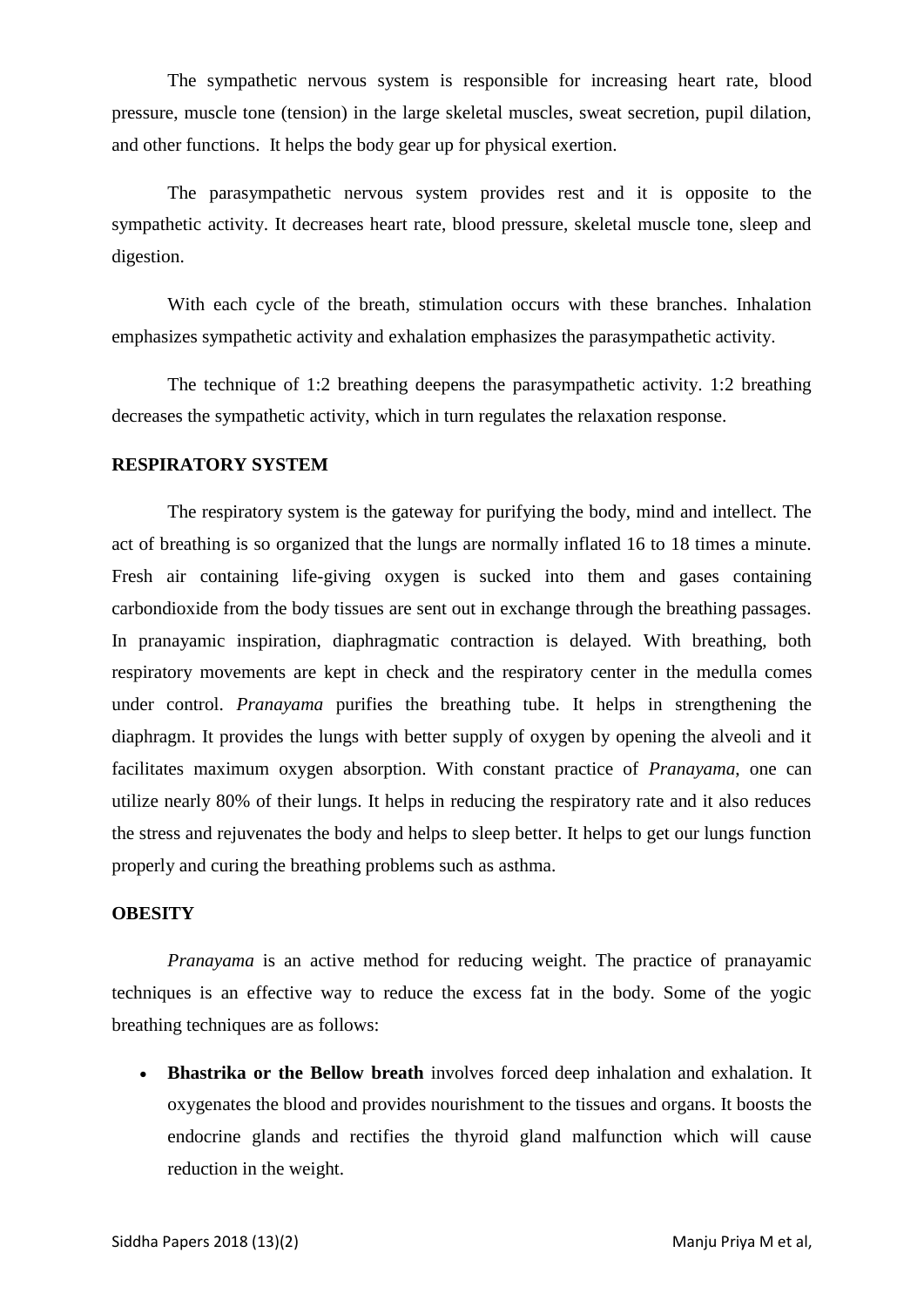- **Kapalabhati or the Skull Cleansing breath** involves normal inhalation and forceful exhalation. Exhalation cause the belly pulled inwards which in turn forces the diaphragm to move upwards. This can reduce the fat around abdomen and waist with constant practice.
- **Anulom Vilom** *Pranayama* **or Alternate Nostril breathing** involves slow and steady breathing through the left nostril by closing right nostril with right thumb. Then exhale through the right nostril by pressing left nostril with ring and little finger. Now, breathe in from the right nostril and exhale from the left nostril using the same method. This will be helpful in reducing the fat by increasing the metabolic functions.

# **HYPERTENSION**

Hypertension is a condition in which the arterial blood pressure gets increased than normal. With regular practice of *Pranayama*, mainly the alternate nostril breathing can be effective in controlling the hypertension. It cools down the body and reduces the blood pressure. It protects the heart from the secondary cardiac complications.

# **DEPRESSION, STRESS AND ANXIETY**

As simple as inhaling and exhaling, *Pranayama* teaches to control breathing and improve both physical and mental health. *Pranayama* allows focusing on breath and experiencing the healing benefits. It begins to relax, de-stress and clears our mind by practicing mindfulness, taking in deep breath and giving body the oxygen it needs to function properly.

It improves blood circulation and calms the mind which in turn cures the depression, stress and anxiety and it helps to fight diseases and improve overall health.

# **CONTROL OF EMOTIONS**

Respiration has direct link with our emotions. The more disturbances cause rapid increase in breathing. When the breath gets controlled, we can control anger emotions and restlessness.

# **IMPROVE CONCENTRATION AND MEMORY**

Regular practice of *Pranayama* increases the concentration power and memory by supplying more oxygen to the brain. It helps to overcome the concentration issues.

*Pranayama* reduces stress and calms the mind. The brain cells get rejuvenated when it is supplied with enough oxygen. Yoga also helps in improving mental control.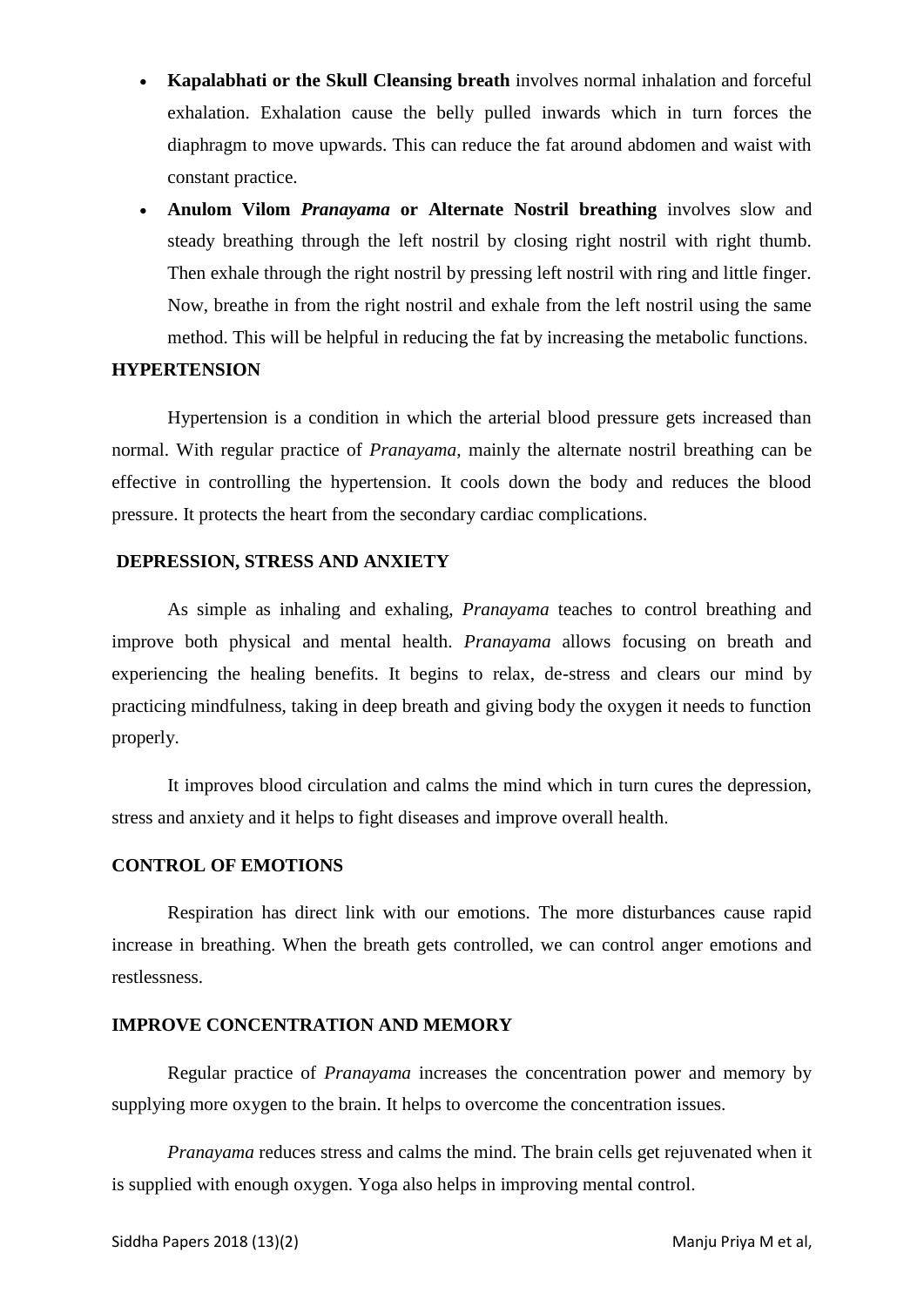# **CORONARY ATHEROSCLEROSIS**

Coronary atherosclerosis is a major heart disease in which the cholesterol gets coated in the inner layer of the arteries of the heart. We call it as a heart blockage. With regular practice of *Pranayama* and yoga for a period of 1 year can decrease the number of anginal episodes. *Pranayama* cures and prevents the coronary artery disease by reducing the stress.

# **DIABETES MELLITUS**

 *Pranayama* stabilizes the relation between pituitary gland and pancreas. It controls the movement of inhalation and exhalation and the reflection of vital energy. It reduces the blood pressure and weight of the body which are the possible causes of diabetes. It reduces the progression and severity of complications. It effectively reduces glucagon secretion induced by stress and improves insulin action. *Pranayama* reduces the level of stress hormone, cortisol and helps in reducing insulin resistance.

# **CANCER**

*Pranayama* is a possible intervention for chemotherapy receiving patients with cancer. It convalesce sleep disturbance, anxiety, insomnia, fatigue and mental quality of life. *Pranayama* practice can improve the chemotherapy mediated symptoms and relieves from the pain and distress.

# **PREGNANCY**

During the initial stages of labor, the release of oxytocin gets delayed due to the release of adrenaline which in turn delays the process of delivery. Practicing *Pranayama* for 1 hour daily can negate the negative energy, relax, and aid the body to release oxytocin to make labor easier and smoothen it. It also helps manage the pain by relaxing the body. The practice of *Pranayama* is safe during the menstrual period.

*Pranayama* results in an increase in birth weight, decrease in preterm labour and with no complications. Practicing *Pranayama* and yoga in the second trimester can cause significant reduction in physical pain. By practicing it in third trimester reduces the stress and anxiety. But, it should be done with the consultation of the gynecologist.

# **CURES DIGESTIVE PROBLEMS**

Practicing *Pranayama*, mainly skull cleansing breath daily helps in alleviating digestive problems and helps reduce bloating. The movement of abdomen while doing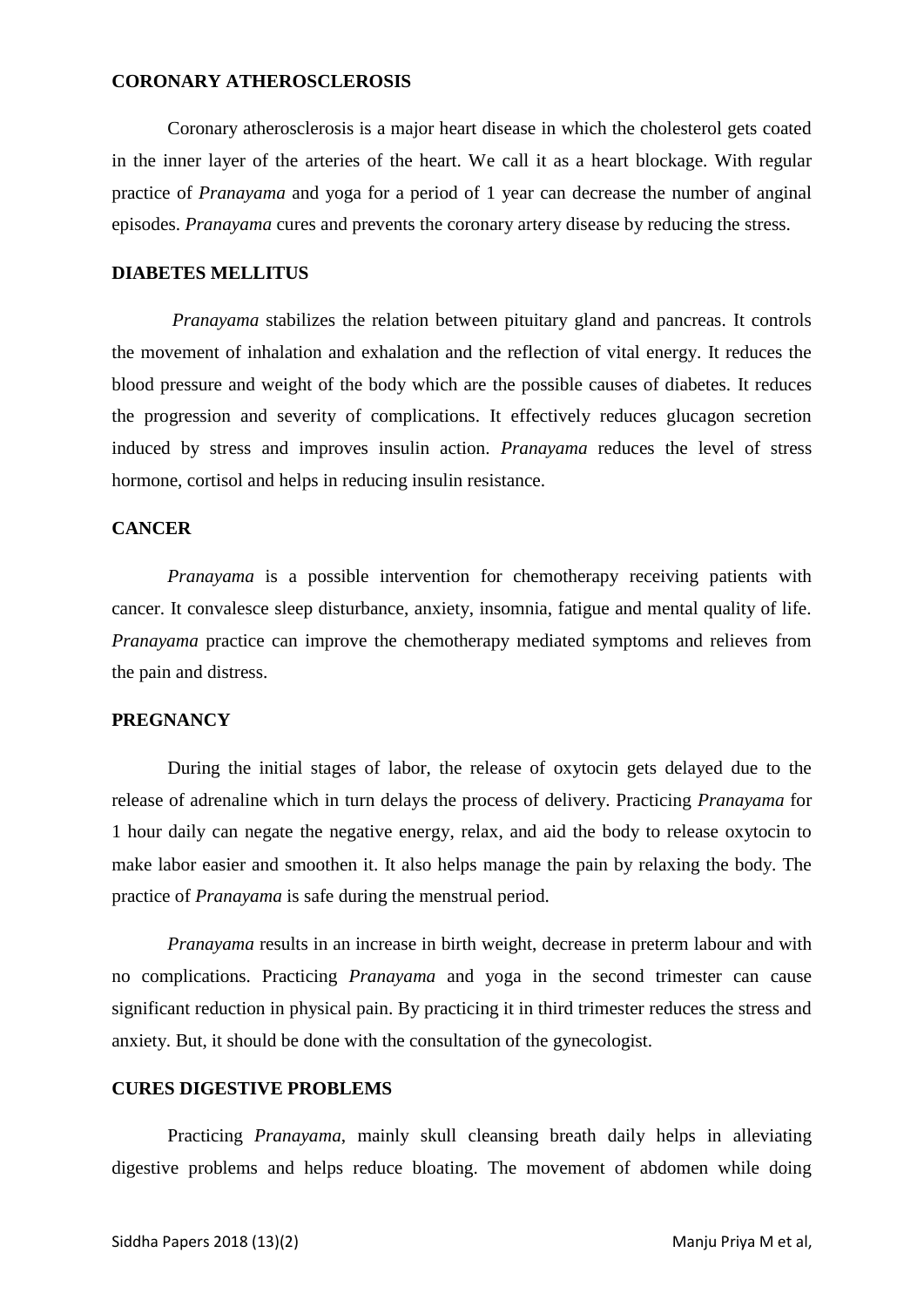*Pranayama* is good for the digestive system and cures the digestive problem. It improves all abdominal organs to function properly. It helps to be free from constipation.

# **DETOXIFICATION**

While exhaling, the impurities get removed from the body, thus cleansing ourselves. *Pranayama* cleanses the entire respiratory system by increasing the lung capacity and purifies the toxins from the blood. It cleanses and strengthens the liver so it can be effectively remove toxins from the body. It makes the mind and thoughts pure like the nature.

# **FIGHT SINUSITIS**

Sinusitis is a condition in which the sinus becomes inflamed and irritated. It produces mucous which cause trouble breath. *Pranayama* helps in cleaning the nasal air ways and makes the breath smooth and free from trouble breath. For treating and preventing sinusitis, the best *Pranayama* technique for practicing will be bellow breath which helps to treat the sinusitis symptoms such as head ache, throbbing feeling and facial swelling.

With alternate nostril breathing, one can reduce the sinusitis. *Pranayama* also cures asthma, congestion and rhinitis.

# **SKIN HEALTH**

*Pranayama* helps to rejuvenate, refresh and purifies the blood. This cleansing technique helps to reduce stress, toxins and negative emotions. This automatically leads to a fresh looking skin. With regular practice, skin gets cleared and there is a natural warm glow that takes over.

# **CONCLUSION**

In summary, this review postulates that *Pranayama* improves the parasympathetic activity and decrease the activity of sympathetic nervous system. It improves the respiratory function, cardiovascular function, digestion, decrease the effect of stress, anxiety, depression, hypertension and enhancing the metabolic function and increase the longevity.

Thus, yoga and *Pranayama* is a valuable tool in establishing and maintaining the physical, mental, and spiritual health and well-being of the individual.

Convert the life to yoga, so that you may ensure success in all the fields of activity.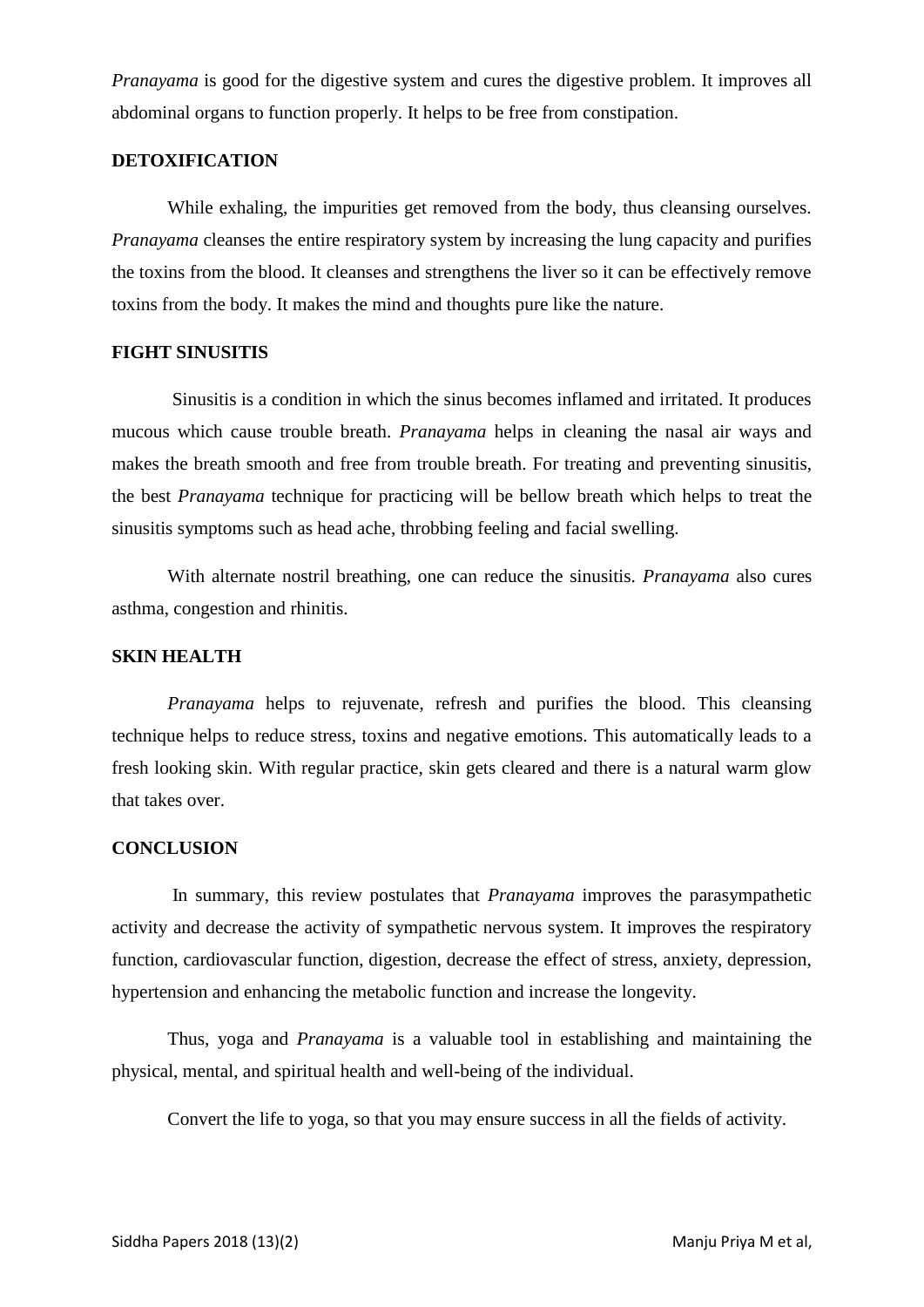# **REFERENCE**

1. Siddha Maruthuva Sirappu, Dr.R.Thiyagarajan, First Edition 1985, published by The Nadar Press Limited, Sivakasi.

2. Patanjali Yoga, Prof.B.Ardhanareeswarar, First Edition July 2007, published by M.A.Jaishankar Iyer, Chennai.

3. Rejuvenation through Yoga, Goldie Lipson A.E., N.A.W.A, Seventh printing, October 1971, published by Pyramid communications, Inc., New York.

4. The Science of *Pranayama*, Sri Swami Sivananda, First Edition 1935, published by The Divine Life Society, Himalayas, India.

5. Light on *Pranayama*, B.K.S. Iyengar, First Edition 1981, published by George Allen & Unwin, Great Britain.

6. Essence of *Pranayama*, Shirkrishna, First Edition 1985, Published by Ishwardas Chunilal Yogic Health Centre Kaivalyadhama, Mumbai, India.

7. Pallav Sengupta, Health Impacts of Yoga and *Pranayama*: A state-of-the-Art Review, International journal of preventive medicine, 2012 July; 3(7):444-458

8. Anand Dhruva, Christine Miaskowski, Donald Abrams, Michael Acree, Bruce Cooper, Steffanie Goodman, Frederick M.Hecht. Yoga breathing for cancer chemotherapy-Associated Symptoms and Quality of life: Results of a pilot Randomized Controlled Trial. Journal of Alternative and Complementary Medicine, 2012 May; 18(5): 473-479

9. John Clarke. Soothe your Nervous System With 2- to-1 Breathing. Yoga international

10. Rachel Hanson. Yoga for Depression and Anxiety: A Systematic Review. Master of Social Work clinical Research Papers, 2016

11. Thirumoolar Aruliya Attangayogam,  $1<sup>st</sup>$  electronic edition, May 2015

12. Thirumanthiram-English Translation of the Tamil spiritual classic by Saint Thirumoolar

13. Pdf version of *Pranayama* by thirumoolar. https;//docs.google.com/file/d/OBxds52xCN8wNnVxZ2VfLTBNWW8/edit?usp=sharing